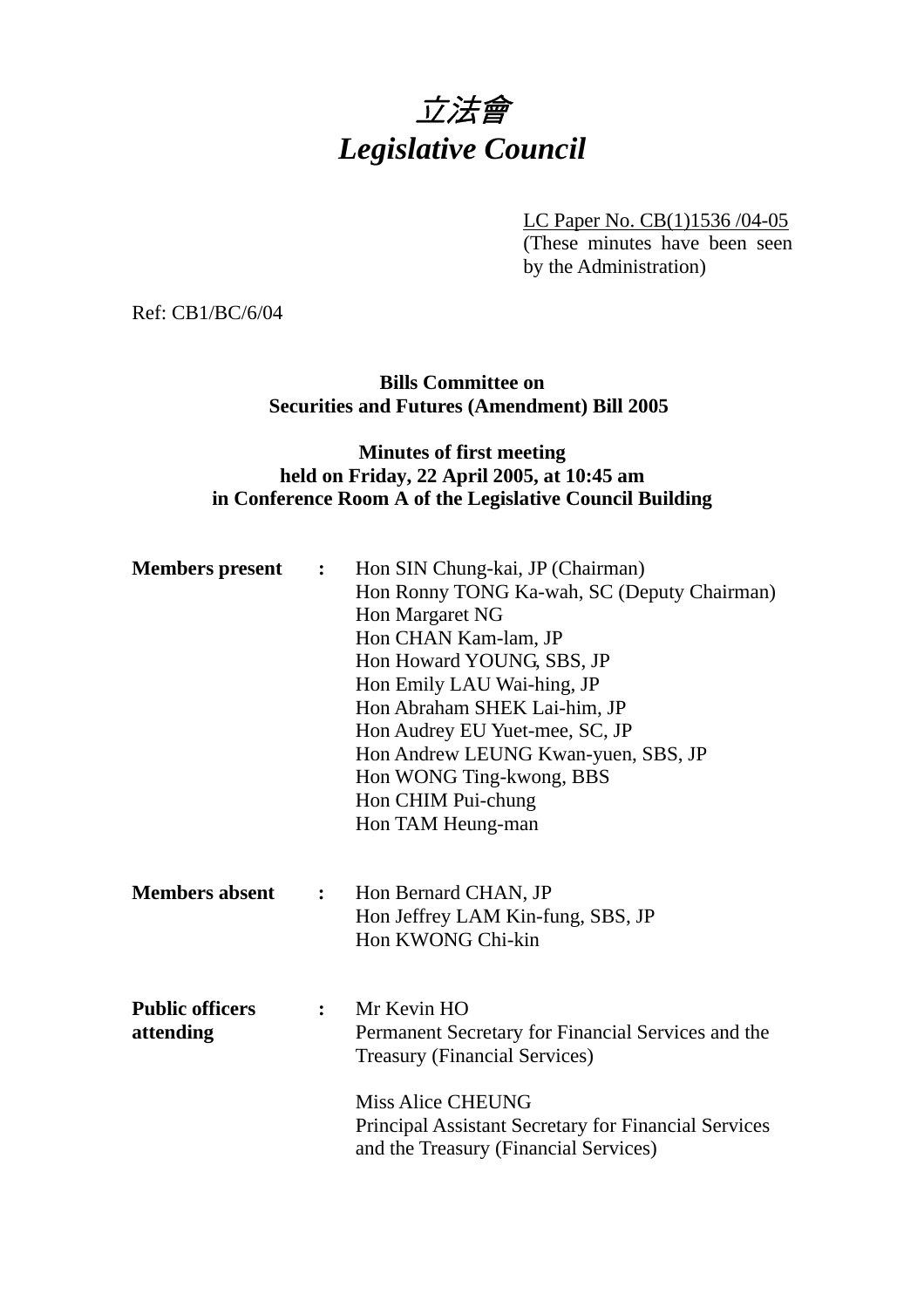|                                             | Miss Aubrey FUNG<br>Assistant Secretary for Financial Services and the<br><b>Treasury (Financial Services)</b> |  |
|---------------------------------------------|----------------------------------------------------------------------------------------------------------------|--|
|                                             | Mr W L CHEUNG<br><b>Senior Government Counsel</b><br>Department of Justice                                     |  |
| <b>Clerk in attendance :</b>                | Miss Polly YEUNG<br>Chief Council Secretary (1)3                                                               |  |
| <b>Staff in attendance : Mr KAU Kin-wah</b> | Assistant Legal Adviser 6                                                                                      |  |
|                                             | Ms Rosalind MA<br>Senior Council Secretary (1)8                                                                |  |

# **I Election of Chairman and Deputy Chairman**

#### Election of Chairman

Ms Margaret NG, the member who had the highest precedence in the Council among all members of the Bills Committee present, presided over the election of the Chairman of the Bills Committee. She invited nominations for the chairmanship of the Bills Committee.

2. Mr SIN Chung-kai was nominated by Ms Audrey EU and seconded by Mr Ronny TONG. Mr SIN accepted the nomination. There being no other nominations, Mr SIN Chung-kai was elected the Chairman. Mr SIN took over the chair.

#### Election of Deputy Chairman

3. As members agreed that a Deputy Chairman should be elected, the Chairman invited nominations for the deputy chairmanship of the Bills Committee. Mr Ronny TONG was nominated by Ms Margaret NG and seconded by Mr CHAN Kam-lam. Mr TONG accepted the nomination. There being no other nominations, Mr Ronny TONG was elected the Deputy Chairman.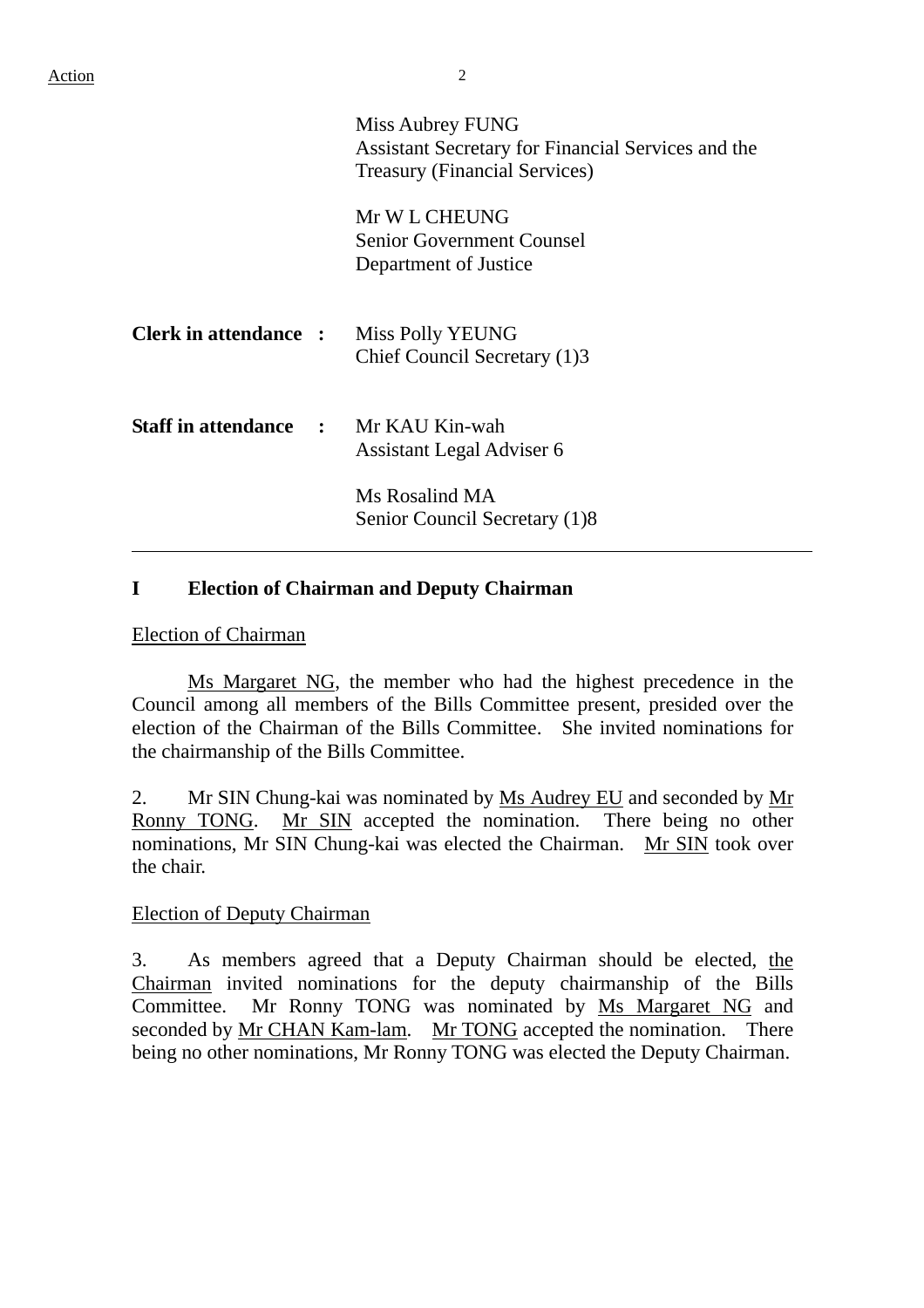| $\mathbf{I}$ | <b>Meeting with the Administration</b> |                                                                                                      |
|--------------|----------------------------------------|------------------------------------------------------------------------------------------------------|
|              | (LC Paper No. $CB(1)1344/04-05(01)$    | -Marked-up copy of the Bill<br>prepared by the Legal Service<br>Division                             |
|              | LC Paper No. CB(3)439/04-05            | - The Bill                                                                                           |
|              | SUB12/2/1(2005)Pt.5                    | - The Legislative Council Brief<br>issued by the Financial Services<br>and the Treasury Bureau       |
|              | LC Paper No. LS43/04-05                | Legal Service Division<br>- The<br>Report on the Bill                                                |
|              | LC Paper No. CB(1)1343/04-05           | -Background brief on Securities<br>and Futures (Amendment) Bill<br>2005 prepared by the Secretariat) |

4. The Bills Committee deliberated (Index of proceedings attached at Appendix).

### Urgency or otherwise of the Bill

5. In response to the Chairman's enquiry, the Administration advised that as the proposal of splitting the post of the Chairman of the Securities and Futures Commission (SFC) aimed at enhancing the governance of SFC, the early passage of the Bill would be conducive to strengthening Hong Kong's status as an international financial centre. However, there was no specific time limit within which the Bill must be passed and the Administration was aware that the Bills Committee should be given adequate opportunities to scrutinize the Bill.

Public consultation

6. Members agreed that a general invitation for submissions should be posted on the website of the Legislative Council. Members also agreed that relevant organizations/individuals previously invited by the Panel on Financial Affairs to give views on matters relating to corporate governance and the securities and futures industry should be invited by the Bills Committee to provide their views on the Bill, and if they so wished, to attend the meeting of the Bills Committee scheduled for Thursday, 19 May 2005 at 10:45 am.

(*Post-meeting note*: Invitation for submissions was posted on the web site of the Legislative Council on 22 April 2005. Invitation letters were sent to relevant organizations/individuals on 23 April 2005.)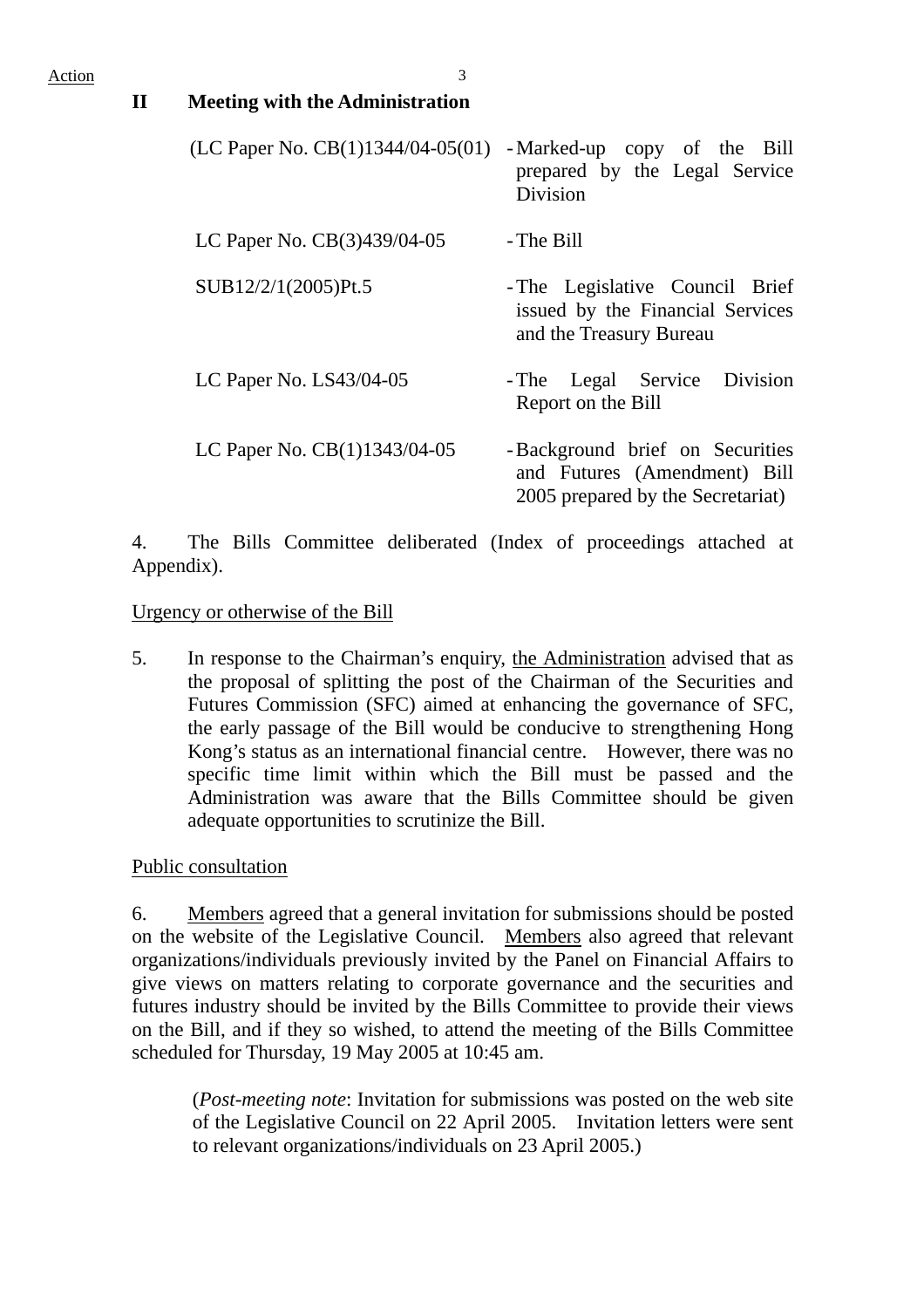#### Issues which required follow-up actions/consideration by the Administration

7. Members expressed concern about the implementation arrangements and the impact of the separation of the role and responsibilities of the Chairman of SFC from the executive arm of SFC as proposed by the Administration. Noting that the Bill did not contain any provisions specifying the respective roles and responsibilities of the SFC Chairman and the Chief Executive Officer (CEO), members requested the Administration to take the following actions:

- (a) To liaise with SFC for the provision of the following information:
	- (i) SFC's internal Code of Conduct which set out the standards of integrity and conduct required of its directors (including the Chairman of SFC and the non-executive directors of SFC) and its staff;
	- (ii) the existing arrangements governing the division of role and responsibilities between the executive and non-executive directors of SFC;
	- (iii) whether and how such existing arrangements would apply to the non-executive Chairman and the CEO; and
	- (iv) the arrangements through which information relating to the division of responsibilities between the future SFC Chairman and the CEO could be made known to the public.
- (b) To examine the impact of the splitting proposal on existing provisions under the Securities and Futures Ordinance (SFO) (Cap. 571), such as how directions given under section 11(1) of SFO would be executed after the implementation of the Bill, and advise the Bills Committee on the Administration's analysis and conclusion.
- (c) To highlight the existing provisions under SFO which stipulated the functions vested with the Chairman of SFC, as well as to explain whether it was proper to continue vesting such functions with the future non-executive SFC Chairman if the Bill was enacted.
- (d) To provide information as far as practicable on the remuneration level of and the number of days spent on their work by the non-executive chairmen of other regulators and public bodies listed in paragraph 3 of the Legislative Council Brief, i.e. the Hong Kong Exchanges and Clearing Limited, the Mandatory Provident Fund Schemes Authority, the Airport Authority, the Kowloon-Canton Railway Corporation and the Mass Transit Railway Corporation Limited.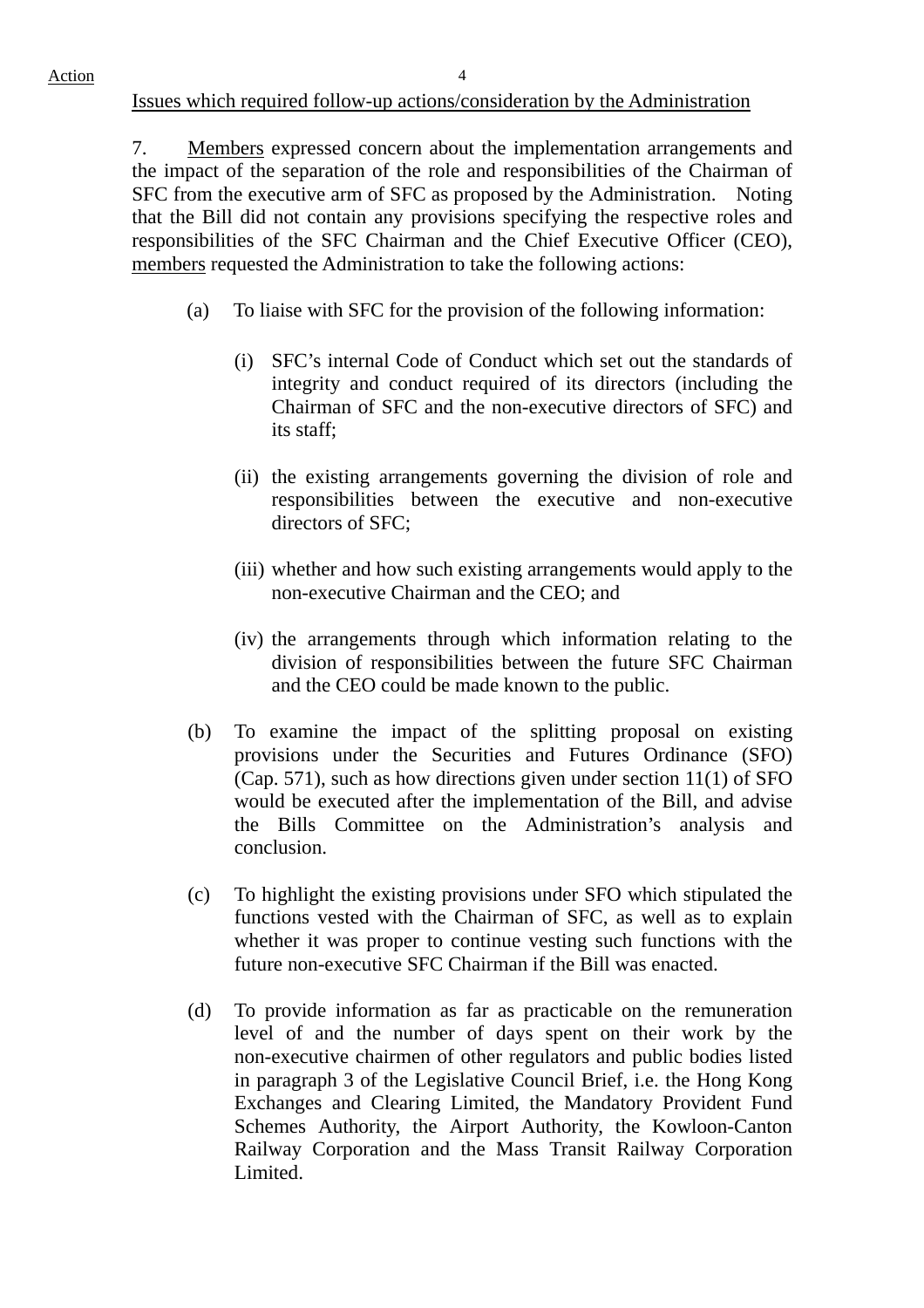Action 5

- (e) To advise the Bills Committee in writing the principles and the factors to be taken into consideration by the Administration in determining the level of remuneration of the non-executive chairman post of SFC as well as the proposed level and/or range of remuneration to be offered to the candidate for the post.
- (f) To provide in due course a copy of the recruitment advertisement inviting applications to fill the post to be vacated by the incumbent Chairman of SFC.

8. On paragraph 7(c), the Chairman had also requested the Assistant Legal Adviser to make available the relevant sections of SFO for members' reference.

 (*Post-meeting note* : The required information in paragraphs 7 and 8 above was circulated to members vide LC paper Nos. CB(1)1537/04-05(04) and CB(1)1553/04-05(01) on 13 and 17 May 2005 respectively).

9. To better address their concerns about the implementation of the splitting proposal, if the Bill was enacted, and its impact on the work of SFC, members considered it necessary to seek the comments of SFC in this regard. Members agreed that SFC should be invited to attend the next meeting of the Bills Committee scheduled on Thursday, 19 May 2005, and future meetings, if necessary.

(*Post-meeting note*: Invitation letter was sent to SFC on 25 April 2005.)

10. On the level of remuneration for the Chairman of SFC, Ms Audrey EU stated her view that she would find it difficult to support the Bill if the Administration could not come up with an objective mechanism for determining the level of remuneration.

11. Summing up members' concerns, the Chairman stated that the Administration should provide the Bills Committee with sufficient information on the respective roles and responsibilities of the SFC Chairman and CEO such that members were fully aware of how the new governance structure would function in actual practice, if the Bill was enacted.

Schedule of meetings

12. Members agreed that the next three meetings of the Bills Committee would be held as follows:

Thursday, 19 May 2005 at 10:45 am Monday, 30 May 2005 at 8:30 am Friday, 3 June 2005 at 10:45 am

(*Post-meeting note*: The notice of meetings was issued to members vide LC Paper No. CB(1)1378/04-05 on 26 April 2005.)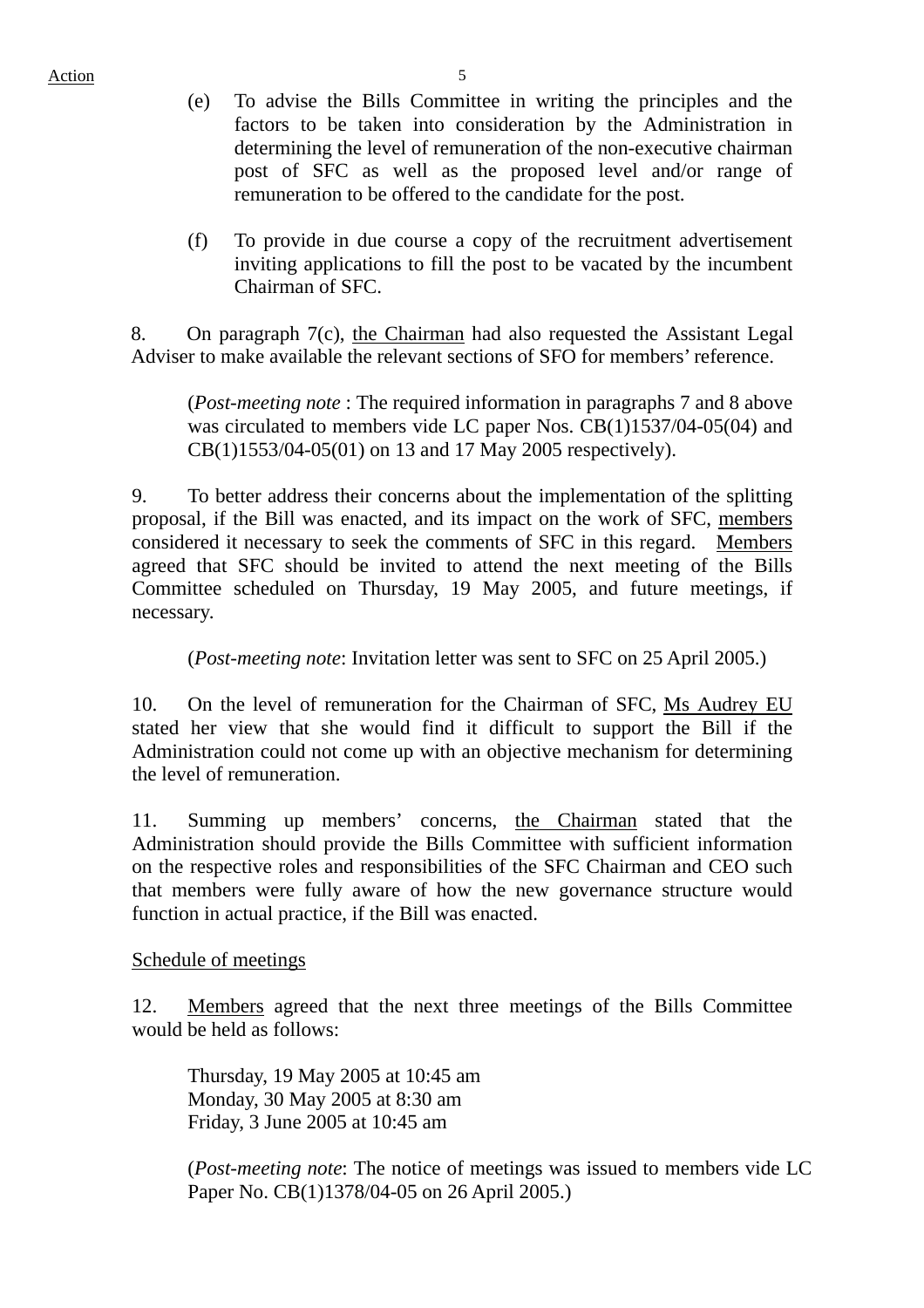# **III Any other business**

13. There being no other business, the meeting ended at 12:20 pm.

Council Business Division 1 Legislative Council Secretariat 17 May 2005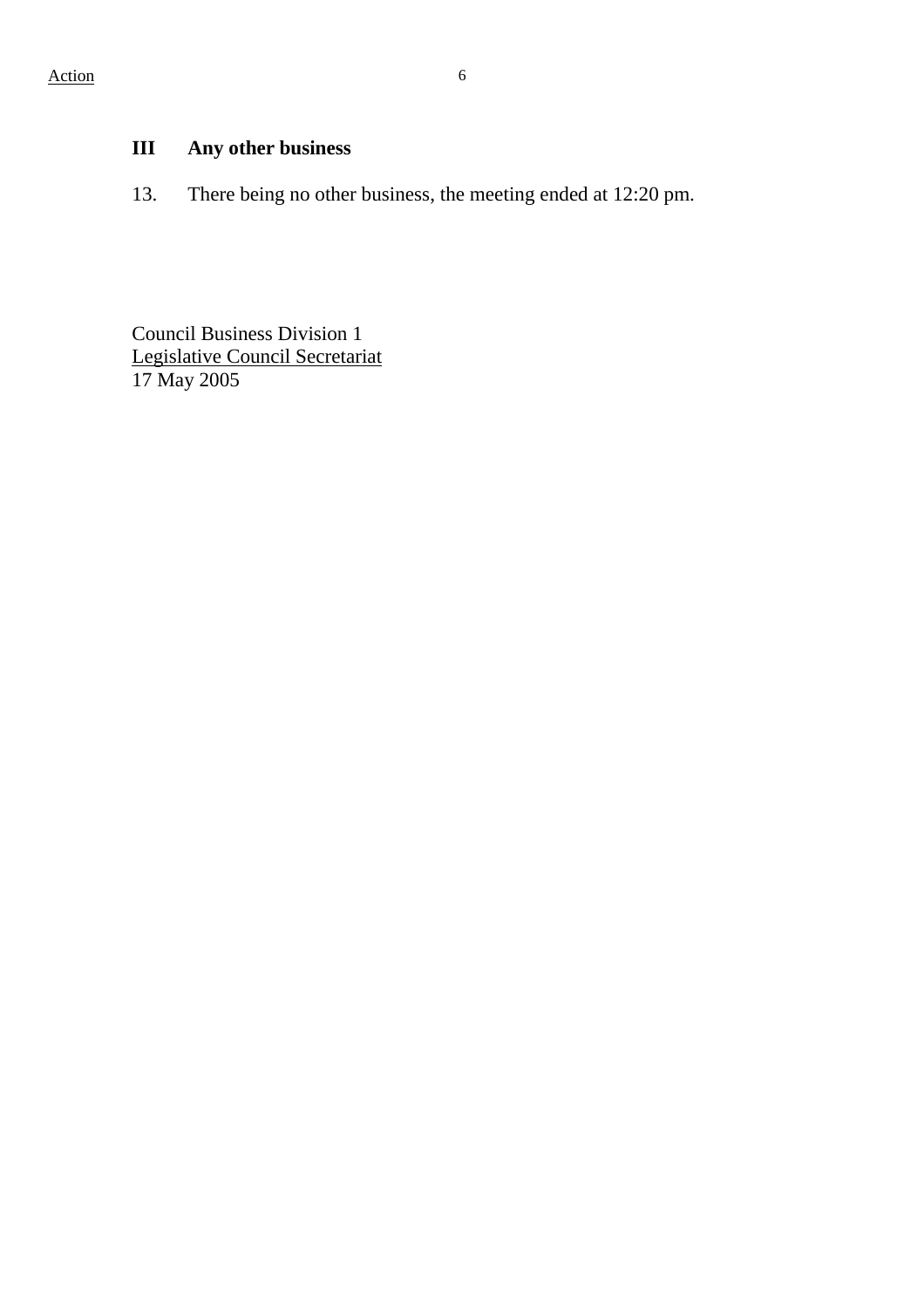## **Proceedings of the first meeting of the Bills Committee on Securities and Futures (Amendment) Bill 2005 on Friday, 22 April 2005, at 10:45 am in Conference Room A of the Legislative Council Building**

| <b>Time</b><br><b>Marker</b> | <b>Speaker</b>                                                      | Subject(s)                                                                                                                                                                                                                                                                                                                                                                                                                                   | <b>Action</b><br><b>Required</b>                                                                                                                                                                                                                                                         |
|------------------------------|---------------------------------------------------------------------|----------------------------------------------------------------------------------------------------------------------------------------------------------------------------------------------------------------------------------------------------------------------------------------------------------------------------------------------------------------------------------------------------------------------------------------------|------------------------------------------------------------------------------------------------------------------------------------------------------------------------------------------------------------------------------------------------------------------------------------------|
| $000132 - 000234$            | Ms Margaret NG<br>Ms Audrey EU<br>Mr Ronny TONG<br>Mr SIN Chung-kai | <b>Election of Chairman</b>                                                                                                                                                                                                                                                                                                                                                                                                                  |                                                                                                                                                                                                                                                                                          |
| $000235 - 000338$            | Chairman<br>Ms Margaret NG<br>Mr CHAN Kam-lam<br>Mr Ronny TONG      | <b>Election of Deputy Chairman</b>                                                                                                                                                                                                                                                                                                                                                                                                           |                                                                                                                                                                                                                                                                                          |
| $000339 - 000445$            | Chairman                                                            | Introductory<br>welcoming<br>and<br>remarks                                                                                                                                                                                                                                                                                                                                                                                                  |                                                                                                                                                                                                                                                                                          |
| $000446 - 001058$            | The Administration                                                  | (a) Briefing by the Administration<br>on the legislative proposal<br>Administration's advice<br>$(b)$ The<br>that as the splitting proposal<br>enhancing<br>aimed<br>at<br>the<br>governance of SFC, the early<br>passage of the Bill would be<br>conducive to<br>strengthening<br>Hong Kong's status<br>as an<br>international financial<br>centre.<br>However, there was no specific<br>time limit within which the Bill<br>must be passed |                                                                                                                                                                                                                                                                                          |
| $001059 - 001303$            | Chairman<br>Ms Margaret NG                                          | Arrangements for inviting views<br>from the public<br>and relevant<br>organizations/individuals                                                                                                                                                                                                                                                                                                                                              |                                                                                                                                                                                                                                                                                          |
| $001304 - 001710$            | Mr Ronny TONG<br>Chairman<br>The Administration                     | Major concerns raised at meetings<br>of the Panel on Financial Affairs<br>(FA Panel) and the Administration's<br>written response to the Panel                                                                                                                                                                                                                                                                                               | The information paper<br>provided<br>by<br>the<br>Administration<br>for<br>further discussion at<br>the FA Panel meeting<br>on 17 February 2005<br>(LC)<br>Paper<br>No.<br>$CB(1)880/04-05(08))$<br>circulated<br>was<br>to<br>members<br>for<br>reference<br>vide<br>LC<br>Paper<br>No. |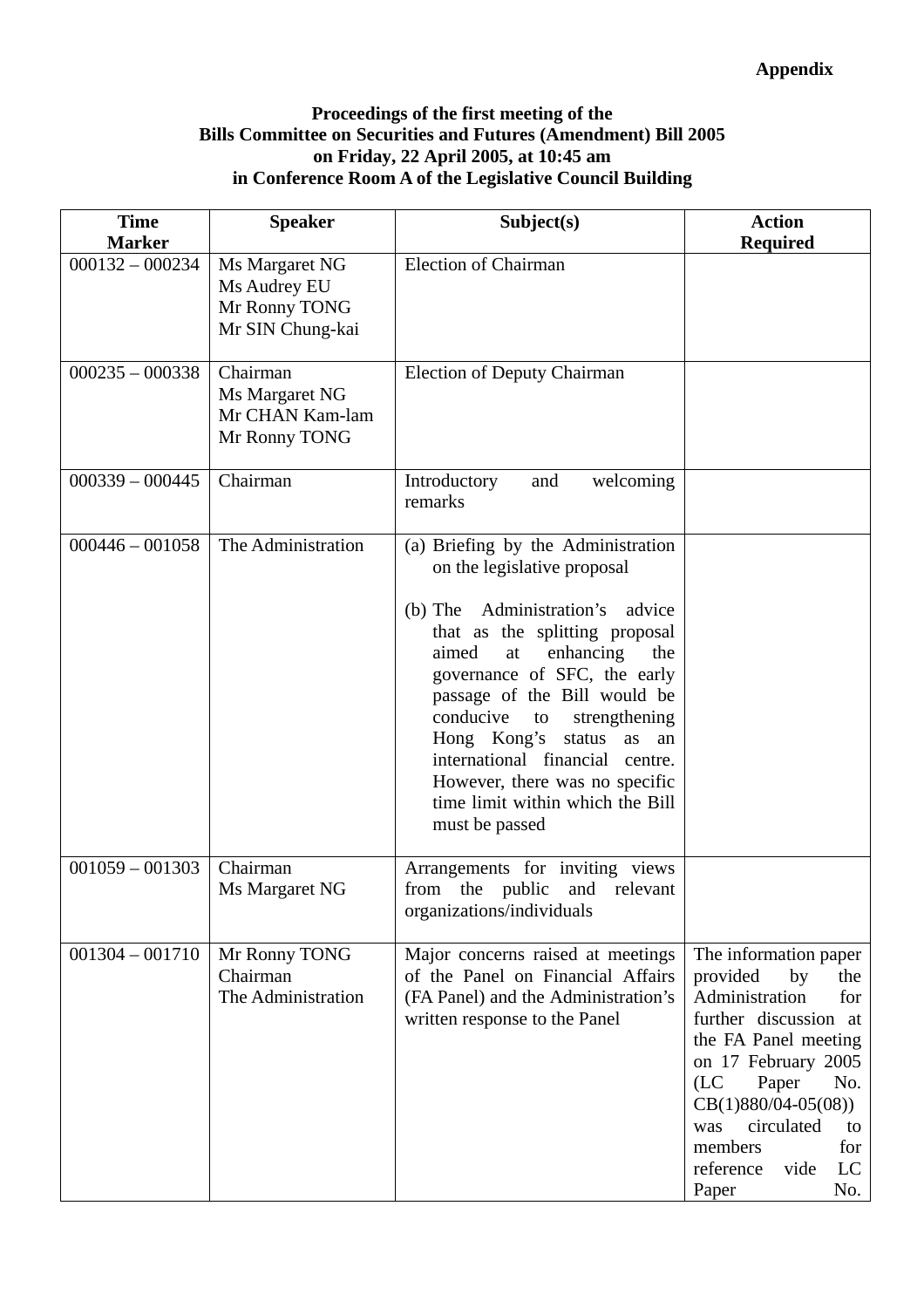| <b>Time</b><br><b>Marker</b> | <b>Speaker</b>                                                  | Subject(s)                                                                                                                                                                                                                                                                                                                                                                       | <b>Action</b><br><b>Required</b>                                                         |
|------------------------------|-----------------------------------------------------------------|----------------------------------------------------------------------------------------------------------------------------------------------------------------------------------------------------------------------------------------------------------------------------------------------------------------------------------------------------------------------------------|------------------------------------------------------------------------------------------|
|                              |                                                                 |                                                                                                                                                                                                                                                                                                                                                                                  | CB(1)1367/04-05<br><sub>on</sub><br>25 April 2005                                        |
| $001711 - 002159$            | Chairman<br>Ms Margaret NG<br>Ms Emily LAU<br>Clerk             | Arrangements for inviting views<br>from the public<br>and relevant<br>organizations/individuals                                                                                                                                                                                                                                                                                  |                                                                                          |
| 002200-002348                | Ms Margaret NG<br>The Administration                            | (a) Whether the Administration had<br>made reference to overseas<br>practices in recommending that<br>it would not stipulate in the<br>legislation that the chairman<br>post was non-executive                                                                                                                                                                                   |                                                                                          |
|                              |                                                                 | Administration's advice<br>$(b)$ The<br>that it might be problematic to<br>delineate in law the distinction<br>executive<br>between<br>and<br>non-executive duties.<br>It had<br>made reference to the Financial<br>Services and Markets Act in the<br>United Kingdom which did not<br>contain such stipulation                                                                  |                                                                                          |
| $002349 - 002919$            | Chairman<br>Ms Emily LAU<br>Ms Margaret NG<br>Mr CHIM Pui-chung | Schedule<br>of<br>with<br>meetings<br>deputations and the Administration                                                                                                                                                                                                                                                                                                         |                                                                                          |
| $002920 - 004119$            | Chairman<br>Ms Emily LAU<br>The Administration                  | (a) SFC's internal Code of Conduct<br>which set out the standards of<br>integrity and conduct required<br>of its directors and its staff<br>(b) Measures to safeguard<br>the<br>independence of the Chairman<br>of SFC                                                                                                                                                           |                                                                                          |
| $004120 - 004705$            | Mr Ronny TONG<br>Chairman<br>Mr Margaret NG                     | Agreed that SFC should be invited<br>to attend the next meeting of the<br>Bills Committee to give comments<br>on the implementation of the<br>splitting proposal and its impact on<br>SFC's<br>work,<br>such<br>as<br>the<br>implications on SFC's international<br>status and its participation in the<br>International<br>Organization<br>for<br><b>Securities Commissions</b> | Clerk to take<br>The<br>follow-up action as<br>required in paragraph<br>9 of the minutes |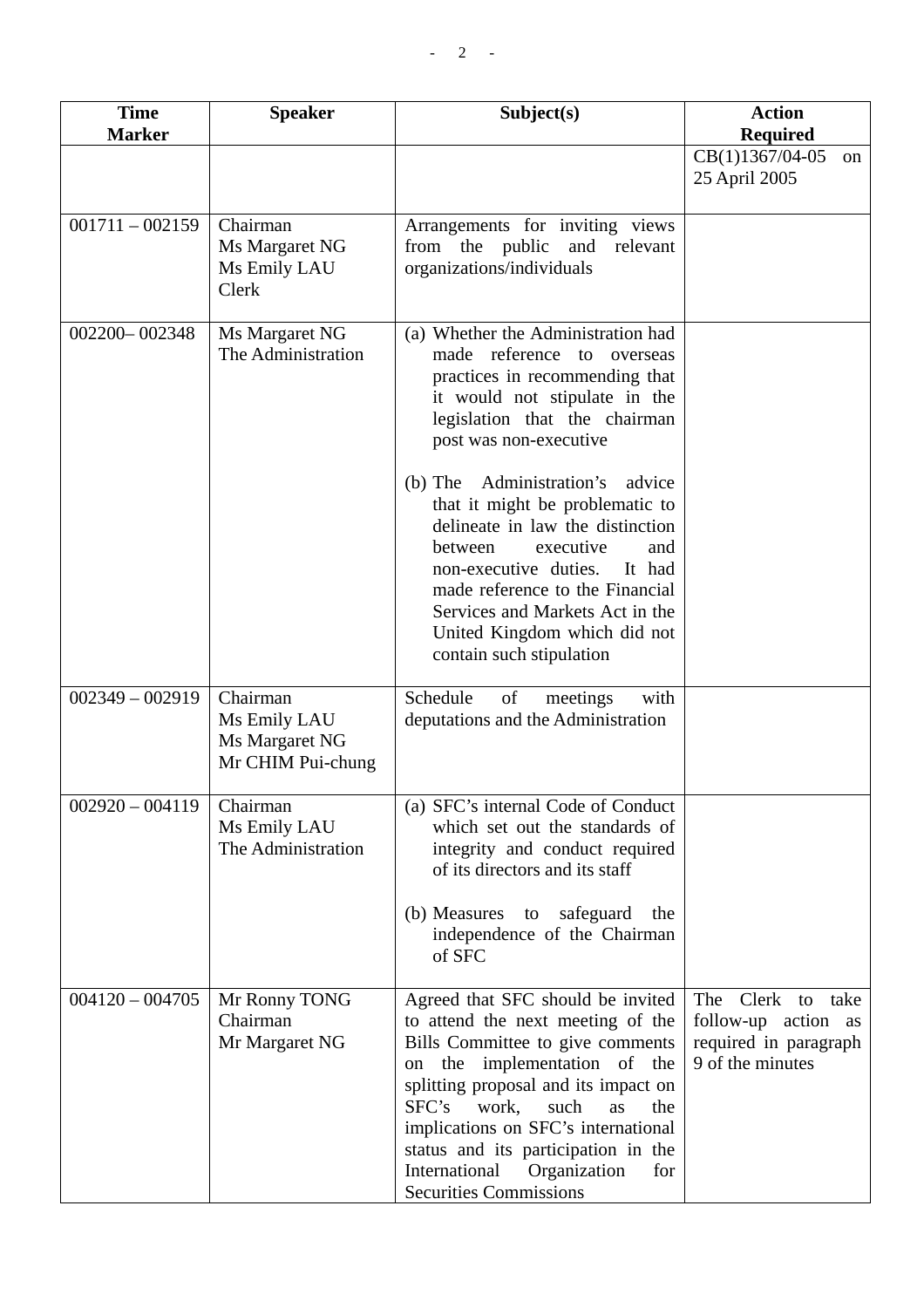| <b>Time</b><br><b>Marker</b> | <b>Speaker</b>                                                                    | Subject(s)                                                                                                                                                                                                                                                                                                                                                                            | <b>Action</b><br><b>Required</b>                                                                                                                                                                                  |
|------------------------------|-----------------------------------------------------------------------------------|---------------------------------------------------------------------------------------------------------------------------------------------------------------------------------------------------------------------------------------------------------------------------------------------------------------------------------------------------------------------------------------|-------------------------------------------------------------------------------------------------------------------------------------------------------------------------------------------------------------------|
| $004706 - 005033$            | Chairman<br>Ms Emily LAU<br>The Administration                                    | (a) The Administration to liaise<br>with SFC for the provision of<br>SFC's<br>internal<br>Code<br>of<br>Conduct; and<br>(b) Information on measures<br>to<br>safeguard the independence of<br>the Chairman of SFC                                                                                                                                                                     | The Administration to<br>take follow-up action<br>requested<br>in<br>as<br>paragraph $7(a)(i)$<br>of<br>the minutes                                                                                               |
| $005034 - 010628$            | Ms Margaret NG<br>The Administration<br>ALA6<br>Chairman                          | Impact of the splitting proposal on<br>existing provisions under SFO, in<br>particular the question of how<br>directions given under section $11(1)$<br>of SFO would be executed after the<br>implementation of the Bill                                                                                                                                                              | The Administration to<br>take follow-up action<br>requested<br>as<br>in<br>paragraph $7(b)$ of the<br>minutes                                                                                                     |
| $010629 - 010705$            | Ms Audrey EU<br>Chairman<br>The Administration                                    | Existing provisions under<br><b>SFO</b><br>stipulated the functions<br>which<br>vested with the SFC Chairman and<br>whether it was proper to vest such<br>functions<br>future<br>with<br>the<br>non-executive SFC Chairman if the<br>Bill was enacted                                                                                                                                 | The Administration to<br>take follow-up action<br>requested<br>as<br>in<br>paragraph $7(c)$ of the<br>minutes<br>ALA6<br>take<br>to<br>follow-up action<br>as<br>requested<br>in<br>paragraph 8 of the<br>minutes |
| $010706 - 011259$            | Ms Emily LAU<br>The Administration<br>Chairman                                    | governing<br>the<br>Arrangements<br>division of roles and responsibilities<br>the<br>between<br>non-executive<br>Chairman and CEO if the splitting<br>proposal was implemented and in<br>what ways such division could be<br>made known to the public                                                                                                                                 | The Administration to<br>take follow-up action<br>requested<br>in<br>as<br>paragraph $7(a)(ii)$<br>to<br>(iv) of the minutes                                                                                      |
| $011300 - 012254$            | Ms Emily LAU<br>The Administration<br>Mr Howard YOUNG<br>Ms Audrey EU<br>Chairman | Members expressed concern about<br>the remuneration level to be offered<br>candidate<br>the<br>for<br>the<br>to<br>non-executive Chairman post, as<br>follow:<br>$(a)$ the<br>of<br>time<br>amount<br>the<br>non-executive Chairman would<br>be expected to spend on his/her<br>work and whether the post<br>would be full-time or part-time;<br>reasonable<br>level<br>of<br>$(b)$ a | The Administration to<br>take follow-up action<br>requested<br>as<br>in<br>paragraph $7(e)$ of the<br>minutes                                                                                                     |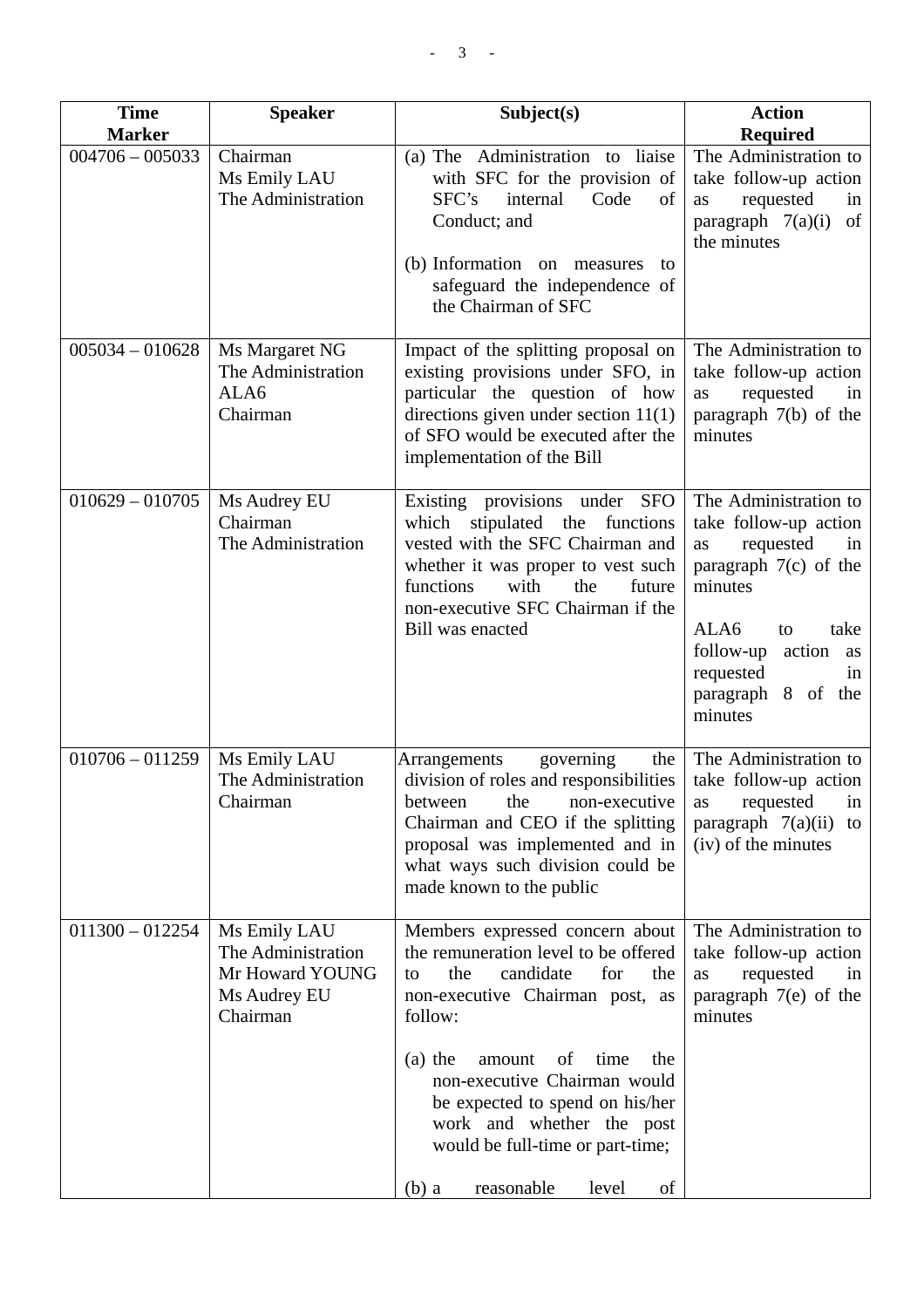| <b>Time</b><br><b>Marker</b> | <b>Speaker</b>                        | Subject(s)                                                                                                                                                                                                                                                                | <b>Action</b><br><b>Required</b>                                                                              |
|------------------------------|---------------------------------------|---------------------------------------------------------------------------------------------------------------------------------------------------------------------------------------------------------------------------------------------------------------------------|---------------------------------------------------------------------------------------------------------------|
|                              |                                       | remuneration<br>should<br>be<br>provided having regard to the<br>number of days the Chairman<br>would be required to spend on<br>his/her work; and                                                                                                                        |                                                                                                               |
|                              |                                       | Administration<br>should<br>$(c)$ the<br>formulate a mechanism<br>for<br>determining<br>the<br>level<br>of<br>remuneration for the post of the<br><b>SFC</b><br>Chairman<br>instead<br>of<br>determining the level through<br>negotiation with the selected<br>candidate. |                                                                                                               |
| $012255 - 012551$            | Ms Margaret NG<br>The Administration  | in<br>Without<br>stipulating<br>the<br>legislation the division of roles and<br>responsibilities<br>between<br>the<br>non-executive Chairman and CEO,<br>whether ambiguity would arise in<br>the application of provisions under<br><b>SFO</b>                            |                                                                                                               |
| $012552 - 012854$            | Ms Emily LAU<br>The Chairman          | The remuneration level of and the<br>number of days spent on the work<br>by the non-executive chairmen of<br>other regulators and public bodies<br>in Hong Kong would provide the<br>basis for reference                                                                  | The Administration to<br>take follow-up action<br>requested<br>as<br>in<br>paragraph $7(d)$ of the<br>minutes |
| $012855 - 013159$            | Mr CHAN Kam-lam<br>The Administration | The need to provide a reasonable<br>of<br>level<br>remuneration<br>the<br>to<br>non-executive Chairman of SFC<br>and to formulate a mechanism for<br>determining<br>the<br>of<br>level<br>remuneration to prevent public<br>skepticism of any "transfer of<br>benefits"   |                                                                                                               |
| $013200 - 013539$            | Ms Emily LAU<br>The Administration    | Arrangements for the chairman post<br>if the legislative amendments for<br>implementing the splitting proposal<br>were not passed in time before the<br>departure of the incumbent SFC<br>Chairman in September 2005                                                      | The Administration to<br>take follow-up action<br>requested<br>as<br>in<br>paragraph $7(f)$ of the<br>minutes |
| $013540 - 013616$            | Chairman                              | Dates of the next three meetings                                                                                                                                                                                                                                          |                                                                                                               |